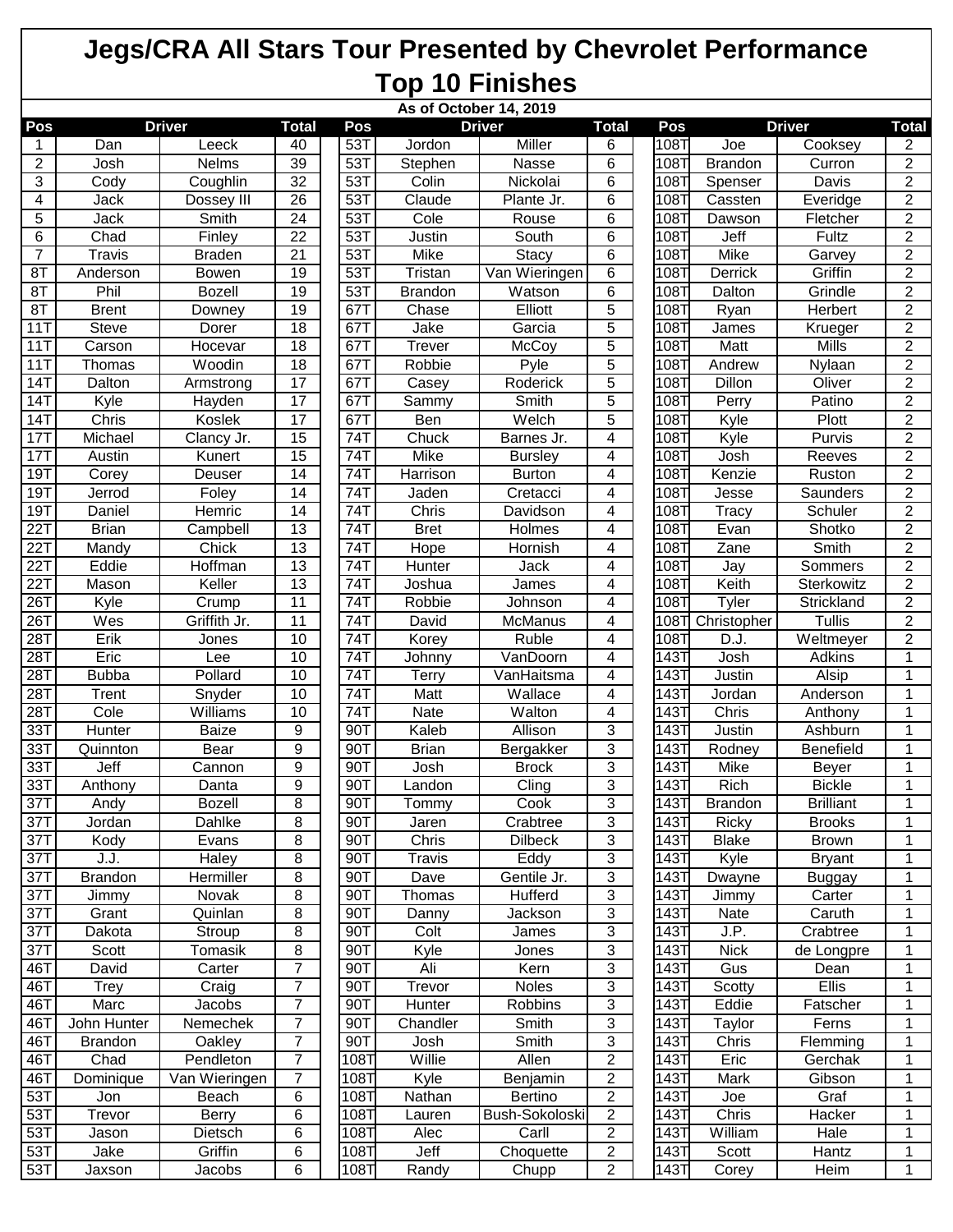| As of October 14, 2019 |                |                |  |       |                   |               |  |      |                |               |              |
|------------------------|----------------|----------------|--|-------|-------------------|---------------|--|------|----------------|---------------|--------------|
| Pos                    | <b>Driver</b>  |                |  | Pos   | <b>Driver</b>     |               |  | Pos  |                | <b>Driver</b> | <b>Total</b> |
| 143T                   | Josh           | Hobson         |  | 143Τ  | Kyle              | Maynard       |  | 143T | Terry          | Senneker Jr.  |              |
| 143T                   | Taylor         | Holdaway       |  | 143T  | Wade              | Miniea        |  | 143T | R.S.           | Senter        |              |
| 143T                   | Fred           | <b>Hopkins</b> |  | 143TI | Seth              | Moodv         |  | 143T | Jordan         | <b>Sims</b>   |              |
| 143T                   | Michael        | House          |  | 143T  | Ricky             | Moxley        |  | 1431 | Mike           | Skinner       |              |
| 143T                   | Tyler          | Hufford        |  | 143T  | Chris             | Muhler        |  | 143T | Mike           | Slone         |              |
| 143T                   | Aaron          | Hulings        |  | 143T  | Howard            | Muncy         |  | 143T | Leo            | Smith         |              |
| <b>143T</b>            | Kyle           | Ivev           |  | 143T  | John              | <b>Nutley</b> |  | 143T | Tim            | <b>Steele</b> |              |
| 143T                   | <b>Brandon</b> | Johnson        |  | 143T  | Alex              | O'Bryan       |  | 143T | Zacherv        | Tinkle        |              |
| 143T                   | Garrett        | Jones          |  | 143T  | Ryan              | Paul          |  | 143T | Lee            | Tissot        |              |
| 143T                   | <b>Boris</b>   | Jurkovic       |  | 143T  | Justin            | Peck          |  | 143T | Keith          | Tolf          |              |
| <b>143T</b>            | Kenny          | Kirsch, Jr.    |  | 143T  | Tyler             | Porter        |  | 143T | Rick           | Turner        |              |
| 143T                   | Dave           | Lake           |  | 143T  | Cole              | Powell        |  | 143T | Eddie          | Van Meter     |              |
| 143T                   | Bo             | LeMastus       |  | 143T  | <b>Brett</b>      | Robinson      |  | 143T | <b>Brandon</b> | Varney        |              |
| 143T                   | Jeremy         | Lepak          |  | 143T  | <b>Blaise</b>     | Rutherford    |  | 143T | Kenny          | Wallace       |              |
| 143T                   | Tv             | Majeski        |  | 143T  | Tyler             | Rycenga       |  | 143T | Steve          | Wallace       |              |
| 143T                   | Sterling       | Marlin         |  | 143Τ  | Lonnie            | Saumier       |  | 143T | Kevin          | Willis        |              |
| 143T                   | Jonathan       | Martin         |  | 143T  | Garrett           | Schwartz      |  | 143T | <b>Ken</b>     | Wobma         |              |
| 143T                   | Justin         | Matson         |  | 143T  | Rich              | Segvich       |  | 143T | Austin         | Woodham       |              |
| 143T                   | Matt           | Maurer         |  |       | 143T Austin Wayne | Self          |  | 143T | Matthew        | Wragg         |              |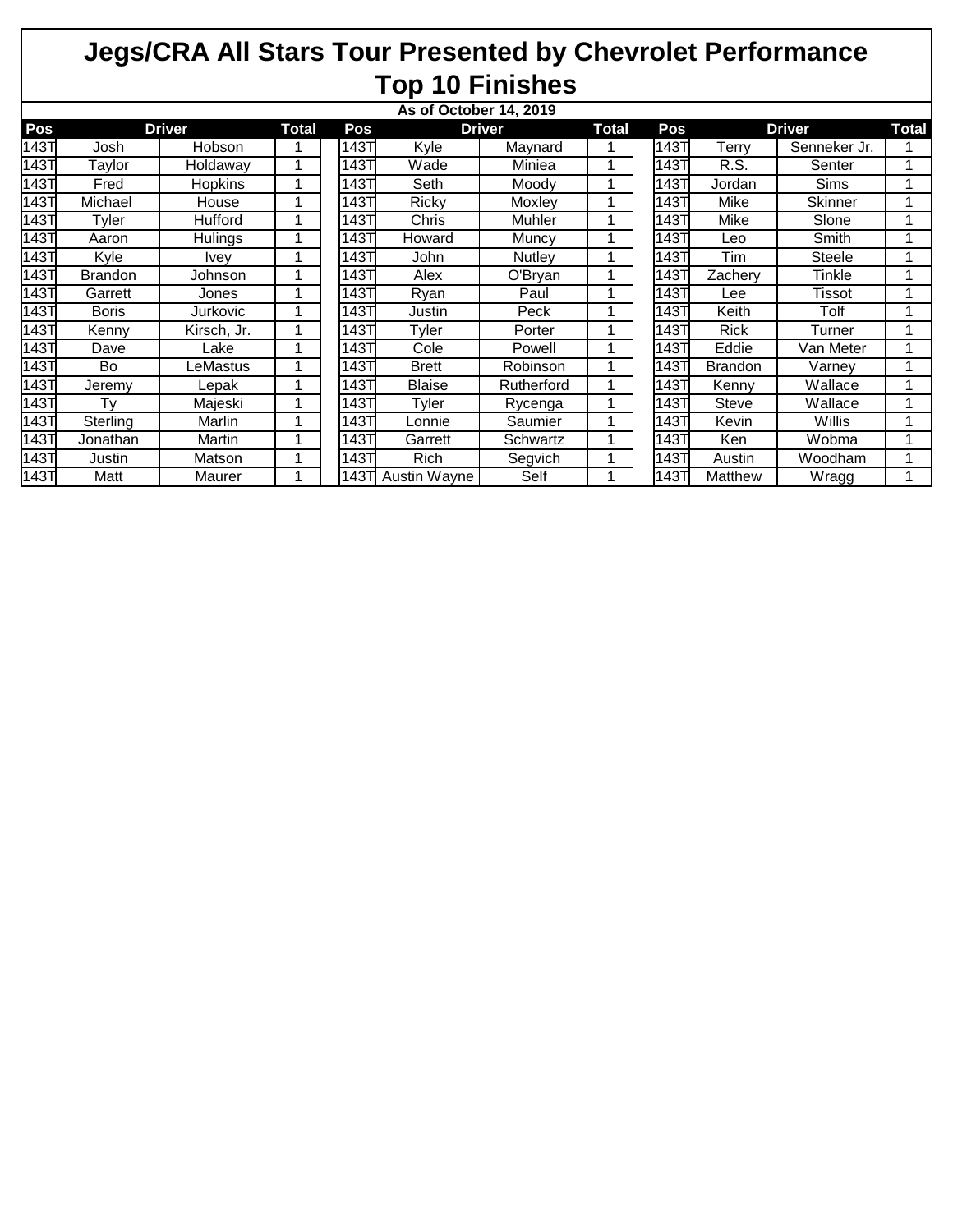|                           | As of October 14, 2019 |                  |                 |                 |                     |                |                 |                  |                      |               |                |  |
|---------------------------|------------------------|------------------|-----------------|-----------------|---------------------|----------------|-----------------|------------------|----------------------|---------------|----------------|--|
| <b>Alphabetical Order</b> |                        |                  |                 |                 |                     |                |                 |                  |                      |               |                |  |
| Pos                       |                        | <b>Driver</b>    | <b>Total</b>    | Pos             |                     | <b>Driver</b>  | <b>Total</b>    | Pos              |                      | <b>Driver</b> | <b>Total</b>   |  |
| 143                       | Josh                   | <b>Adkins</b>    |                 | 143T            | Gus                 | Dean           |                 | $\overline{74}$  | Robbie               | Johnson       | 4              |  |
| 108T                      | Willie                 | Allen            | $\overline{2}$  | <b>19T</b>      | Corey               | Deuser         | 14              | 28T              | Erik                 | Jones         | 10             |  |
| 90T                       | Kaleb                  | Allison          | 3               | 53T             | $\overline{J}$ ason | Dietsch        | 6               | 143T             | Garrett              | Jones         | 1              |  |
| 1431                      | Justin                 | Alsip            | 1               | 90T             | Chris               | <b>Dilbeck</b> | 3               | 90T              | Kyle                 | Jones         | 3              |  |
| $\overline{1}43$ T        | <b>Jordan</b>          | Anderson         | 1               | 11T             | <b>Steve</b>        | Dorer          | 18              | 143T             | <b>Boris</b>         | Jurkovic      | 1              |  |
| 143T                      | Chris                  | Anthony          | 1               | 4               | Jack                | Dossey III     | 26              | 22T              | Mason                | Keller        | 13             |  |
| <b>14T</b>                | Dalton                 | Armstrong        | 17              | 8T              | <b>Brent</b>        | Downey         | 19              | 90T              | Ali                  | Kern          | 3              |  |
| 143T                      | Justin                 | Ashburn          | 1               | 90T             | <b>Travis</b>       | Eddy           | 3               | 143T             | Kenny                | Kirsch, Jr.   | 1              |  |
| 33T                       | Hunter                 | Baize            | 9               | 67T             | Chase               | Elliott        | $\overline{5}$  | 14T              | Chris                | Koslek        | 17             |  |
| 74T                       | Chuck                  | Barnes Jr.       | 4               | 1431            | Scotty              | Ellis          | 1               | 108T             | James                | Krueger       | $\overline{2}$ |  |
| 53T                       | Jon                    | Beach            | 6               | $\overline{37}$ | Kody                | Evans          | 8               | 17T              | Austin               | Kunert        | 15             |  |
| 33T                       | Quinnton               | <b>Bear</b>      | 9               | 108T            | Cassten             | Everidge       | $\overline{2}$  | 143T             | <b>Dave</b>          | Lake          |                |  |
| 143T                      | Rodney                 | Benefield        | 1               | 1437            | Eddie               | Fatscher       | 1               | 28T              | Eric                 | Lee           | 10             |  |
| 108T                      | Kyle                   | Benjamin         | $\overline{2}$  | 1431            | Taylor              | Ferns          | 1               | $\mathbf 1$      | Dan                  | Leeck         | 40             |  |
| 90T                       | <b>Brian</b>           | Bergakker        | 3               | 6               | Chad                | Finley         | 22              | 143T             | Bo                   | LeMastus      |                |  |
| 53T                       | Trevor                 | Berry            | 6               | 143T            | Chris               | Flemming       | 1               | 143T             | Jeremy               | Lepak         | 1              |  |
| 108                       | <b>Nathan</b>          | <b>Bertino</b>   | $\overline{2}$  | 1087            | Dawson              | Fletcher       | $\overline{c}$  | 143T             | <b>Ty</b>            | Majeski       | 1              |  |
| <b>143T</b>               | Mike                   | <b>Beyer</b>     | 1               | 19T             | Jerrod              | Foley          | 14              | 143T             | Sterling             | Marlin        | 1              |  |
| 143T                      | <b>Rich</b>            | <b>Bickle</b>    | 1               | 108T            | Jeff                | Fultz          | $\overline{c}$  | 143T             | Jonathan             | Martin        | 1              |  |
| 8T                        | Anderson               | <b>Bowen</b>     | $\overline{19}$ | 67T             | Jake                | Garcia         | 5               | $\overline{143}$ | Justin               | Matson        | 1              |  |
| 37T                       | Andy                   | <b>Bozell</b>    | 8               | 1087            | Mike                | Garvey         | $\overline{c}$  | 143T             | Matt                 | Maurer        | 1              |  |
| 8T                        | Phil                   | <b>Bozell</b>    | 19              | 90T             | Dave                | Gentile Jr.    | 3               | 143T             | Kyle                 | Maynard       | 1              |  |
| $\overline{7}$            | <b>Travis</b>          | <b>Braden</b>    | 21              | 1431            | Eric                | Gerchak        | 1               | 67T              | <b>Trever</b>        | McCoy         | 5              |  |
| 143                       | <b>Brandon</b>         | <b>Brilliant</b> | 1               | 143T            | Mark                | Gibson         | 1               | 74T              | David                | McManus       | 4              |  |
| 90T                       | Josh                   | <b>Brock</b>     | 3               | 1431            | Joe                 | Graf           | 1               | 53T              | Jordon               | Miller        | 6              |  |
| 143T                      | Ricky                  | <b>Brooks</b>    | 1               | 1087            | Derrick             | Griffin        | $\overline{c}$  | 108T             | Matt                 | <b>Mills</b>  | $\overline{2}$ |  |
| 143T                      | <b>Blake</b>           | <b>Brown</b>     | 1               | 53T             | Jake                | Griffin        | 6               | <b>143T</b>      | Wade                 | Miniea        | 1              |  |
| $\overline{143}$          | Kyle                   | <b>Bryant</b>    | 1               | 26T             | Wes                 | Griffith Jr.   | $\overline{11}$ | 143T             | Seth                 | Moody         | 1              |  |
| $\overline{1}$ 43T        | Dwayne                 | <b>Buggay</b>    | 1               | 108T            | Dalton              | Grindle        | 2               | 143T             | Ricky                | Moxley        | 1              |  |
| 74T                       | Mike                   | <b>Bursley</b>   | 4               | 1431            | Chris               | Hacker         | 1               | 143T             | Chris                | Muhler        | 1              |  |
| 74T                       | Harrison               | <b>Burton</b>    | 4               | 143T            | William             | Hale           | 1               | 143T             | Howard               | Muncy         | 1              |  |
| 108T                      | Lauren                 | Bush-Sokoloski   | $\overline{2}$  | 37T             | J.J.                | Haley          | 8               | 53T              | Stephen              | Nasse         | 6              |  |
| 22T                       | <b>Brian</b>           | Campbell         | $\overline{13}$ | 143T            | Scott               | Hantz          | $\mathbf 1$     | $\overline{2}$   | Josh                 | Nelms         | 39             |  |
| 33T                       | Jeff                   | Cannon           | 9               | 14T             | Kyle                | Hayden         | 17              | 46T              | John Hunter          | Nemechek      | $\overline{7}$ |  |
| 108T                      | Alec                   | Carll            | $\overline{2}$  | 143T            | Corey               | Heim           | 1               | 53T              | Colin                | Nickolai      | 6              |  |
| 46T                       | David                  | Carter           | 7               | 19T             | Daniel              | <b>Hemric</b>  | 14              | 90T              | Trevor               | <b>Noles</b>  | 3              |  |
| 143T                      | Jimmy                  | Carter           | 1               | 108T            | Ryan                | Herbert        | $\mathbf 2$     | 37T              | Jimmy                | Novak         | 8              |  |
| 143T                      | Nate                   | Caruth           | 1               | 37T             | <b>Brandon</b>      | Hermiller      | 8               | 143T             | John                 | Nutley        | 1              |  |
| 22T                       | Mandy                  | Chick            | 13              | 143T            | Josh                | Hobson         | 1               | 108T             | Andrew               | Nylaan        | $\overline{2}$ |  |
| 108T                      | Jeff                   | Choquette        | $\overline{2}$  | 11T             | Carson              | Hocevar        | 18              | 46T              | <b>Brandon</b>       | Oakley        | $\overline{7}$ |  |
| 108T                      | Randy                  | Chupp            | $\overline{2}$  | 22T             | Eddie               | Hoffman        | 13              | 143T             | Alex                 | O'Bryan       | 1              |  |
| 17T                       | Michael                | Clancy Jr.       | 15              | 143T            | Taylor              | Holdaway       | 1               | 108T             | Dillon               | Oliver        | $\overline{2}$ |  |
| 90T                       | Landon                 | Cling            | $\sqrt{3}$      | 74T             | <b>Bret</b>         | Holmes         | 4               | 108T             | Perry                | Patino        | $\overline{c}$ |  |
| 90T                       | Tommy                  | Cook             | 3               | 143T            | Fred                | Hopkins        |                 | 143T             | Ryan                 | Paul          | 1              |  |
| $\overline{10}8$ T        | Joe                    | Cooksey          | $\overline{2}$  | 74T             | Hope                | Hornish        | 4               | 143T             | Justin               | Peck          |                |  |
| $\sqrt{3}$                | Cody                   | Coughlin         | 32              | 143T            | Michael             | House          | 1               | 46T              | Chad                 | Pendleton     | $\overline{7}$ |  |
| 90T                       | Jaren                  | Crabtree         | 3               | 90T             | Thomas              | <b>Hufferd</b> | 3               | 53T              | Claude               | Plante Jr.    | 6              |  |
| $\overline{14}3$ T        | J.P.                   | Crabtree         | 1               | 143T            |                     | Hufford        | 1               | 108T             |                      | Plott         | 2              |  |
| 46T                       | <b>Trey</b>            | Craig            | $\overline{7}$  | 143T            | <b>Tyler</b>        | Hulings        | 1               | 28T              | Kyle<br><b>Bubba</b> | Pollard       | 10             |  |
| 74T                       | Jaden                  |                  | 4               | 143T            | Aaron<br>Kyle       |                | 1               | 143T             | Tyler                | Porter        | 1              |  |
|                           |                        | Cretacci         | 11              | 74T             |                     | <b>Ivey</b>    |                 |                  |                      |               | 1              |  |
| 26T                       | Kyle                   | Crump            |                 |                 | Hunter              | Jack           | 4               | 143T             | Cole                 | Powell        |                |  |
| 108T                      | <b>Brandon</b>         | Curron           | $\overline{2}$  | 90T             | Danny               | <b>Jackson</b> | 3               | 108T             | Kyle                 | Purvis        | $\overline{2}$ |  |
| 37T                       | Jordan                 | Dahlke           | 8               | 53T             | Jaxson              | Jacobs         | 6               | 67T              | Robbie               | Pyle          | 5              |  |
| 33T                       | Anthony                | Danta            | 9               | 46T             | Marc                | Jacobs         | 7               | 37T              | Grant                | Quinlan       | 8              |  |
| 74T                       | Chris                  | Davidson         | 4               | 90T             | Colt                | James          | 3               | 108T             | Josh                 | Reeves        | 2              |  |
| 108T                      | Spenser                | Davis            | 2               | 74T             | Joshua              | James          | 4               | 90T              | Hunter               | Robbins       | 3              |  |
| $\overline{1}43$ T        | <b>Nick</b>            | de Longpre       | 1               | 143T            | <b>Brandon</b>      | Johnson        | 1               | 143T             | <b>Brett</b>         | Robinson      | $\mathbf{1}$   |  |